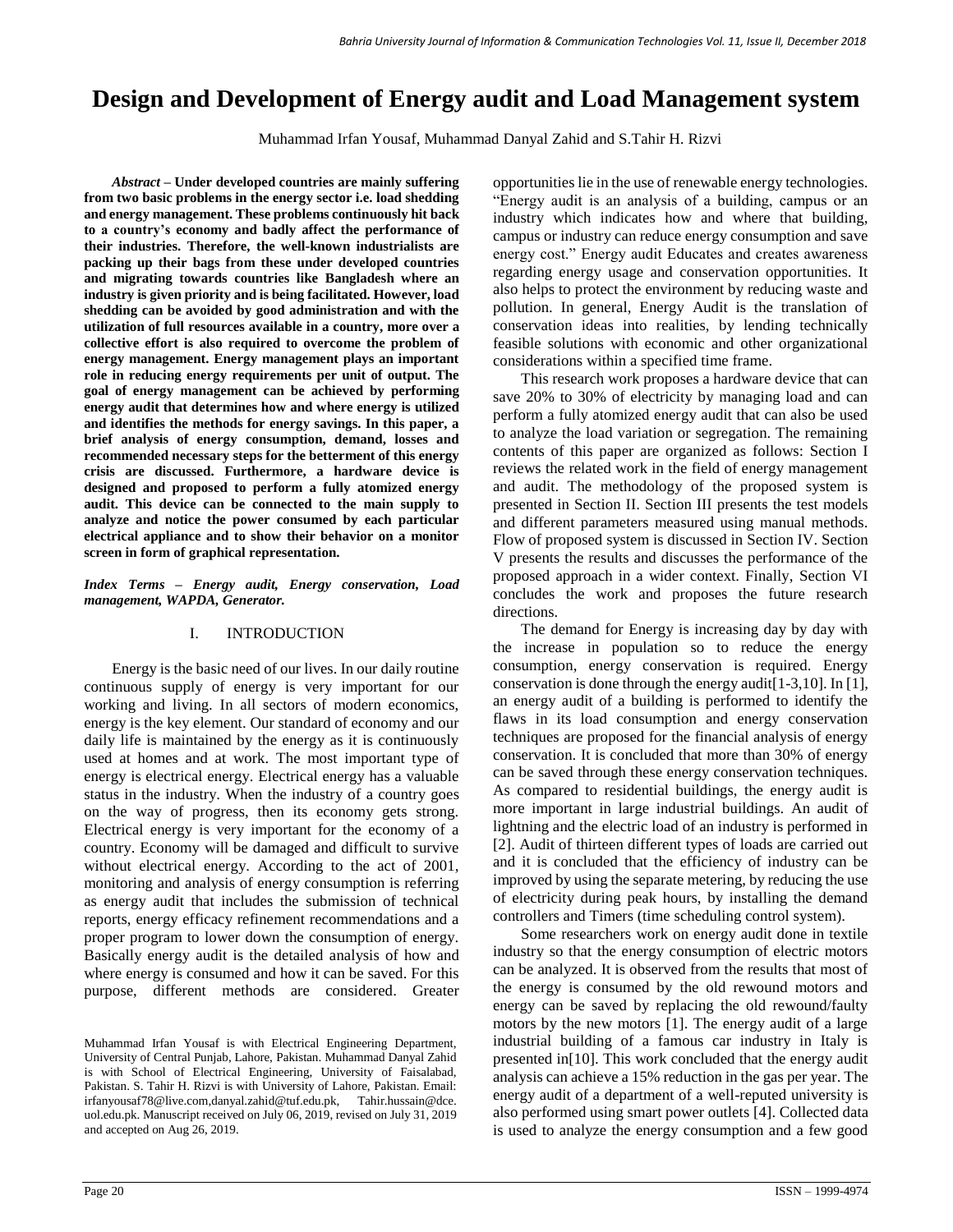practices are identified to reduce the total electricity footprint. Some researchers propose an advanced home energy management system(HEMS)for power scheduling [5] and an effective yet simple PIR sensor-based model is also proposed and applied to conserve the energy of a classroom by controlling the loads [6]. By reviewing the literature we come across other research work that include the energy audit of an office building that is performed through a GUI (Graphical user interface) based energy management system [7] [8] and model analysis of a building is done to study the energy consumption. The focus of this analysis was to study the variability of the cost and use of electricity and action required to reduce the billing cost [9]. An energy audit of one of the historical building of Italy is performed in a research by the analysis of energy consumption through billing and invoicing [11]

Different energy conservation techniques were also proposed and to save energy by 21%[12]. An easy-to-use simulation based energy audit system is presented by some researchers [13]. An energy audit software based on quasisteady-state method has been built to find the energy consumption in one of the oldest university building of Europe. [14] A new energy efficient product i-e solar panel is proposed in a research for effective usage of energy for commercial office[15].To overcome the shortfall of energy crises or demand and supply, a research paper presents the energy audit of a commercial building in Dhaka[16].

Similarly, in [17], the energy audit of a building identified that the inefficient lighting system needs to be replaced with the efficient lighting system to conserve energy. Different researchers focus on various levels of energy audit techniques that are discussed such as, walk through analysis, energy survey/analysis and capitalintensive modification as per guidelines of ASHRAE that is a global energy conservation and development society [18]. A case study is presented with a focus on energy performance standardization of educational buildings and energy audit techniques and practices are applied to lighting systems of a building.[19] [20].A Smart Energy Management System (EMS)to analyze the demand for total energy and provide a continuous power supply for the local load is proposed in [21].

A smart integrated energy audit system for the detection of malfunctions and identification of anomalies in a building/plant is presented in [22].

In [23], it is proposed to use the statistical methods for the energy audit to analyze the effects of the season and climate at daylight consumption of the electricity and the energy audit is also done to identify the inefficient electrical appliances And it is investigated that the 24 % total energy of the residential buildings are consumed by the air conditioner.[24]. A model based and modular approach is proposed and experimented in 280 companies across Europe that resulted not only with financial benefits but also in the reduction of greenhouse emissions.[25] Different cropping systems are chosen for the assessment of the energy requirement [26]. Another research has given the concept of Continuous Auditing which took energy auditing to the next level by analyzing the real-time data of a building for many months, detecting the energy loss and suggesting the Energy Conversion Measures [27] [28].

In this research paper, we proposed and designed a hardware device that can perform an atomized energy audit. This device is named as "atomized energy audit machine". Our proposed device can be connected to the main supply to analyze the power consumed by each particular electrical appliance and visualizes their behavior on the monitor screen in the form of graphical representation. Another important feature of the proposed system is load segregation. The device can prioritize the load when the power supply turns over from the electric supply company (WAPDA in case of Pakistan) to the generator. The maximum designed allowable limit of the load is 10A on the generator, exceeding that limit will activate the prioritizing function. This feature is discussed in detail in section 3. We also performed the energy audit of our University campus and on the basis of that, a list of recommendation is proposed that can be helpful in the design of a new campus building for saving energy.

### II. METHODOLOGY OF THE PROJECT

This section presents the comparison of old manual method of energy audit and proposed automated method:



Fig. 1 Block Diagram of Modern Energy Audit System

# A. *Manual Method*

The old method of energy audit involves the manual work of systematically study and analysis. Therefore, it is also known as the Manual Method. This method is nonaccurate, cumbersome and time-consuming. The accuracy of this method is normally 70% due to random data collection and the manual work loses the 30% accuracy. This method is better for an energy audit of small buildings but not reliable for a large geographical area like a university, school and college campus or any huge industry.

The manual audit method requires following information:

- 1. Survey done by the concerned department about the energy consumption.
- 2. Material balance data (recycled and raw materials, final and intermediate products) Materials like dump waste products and the recycled products that can be used in Industries etc.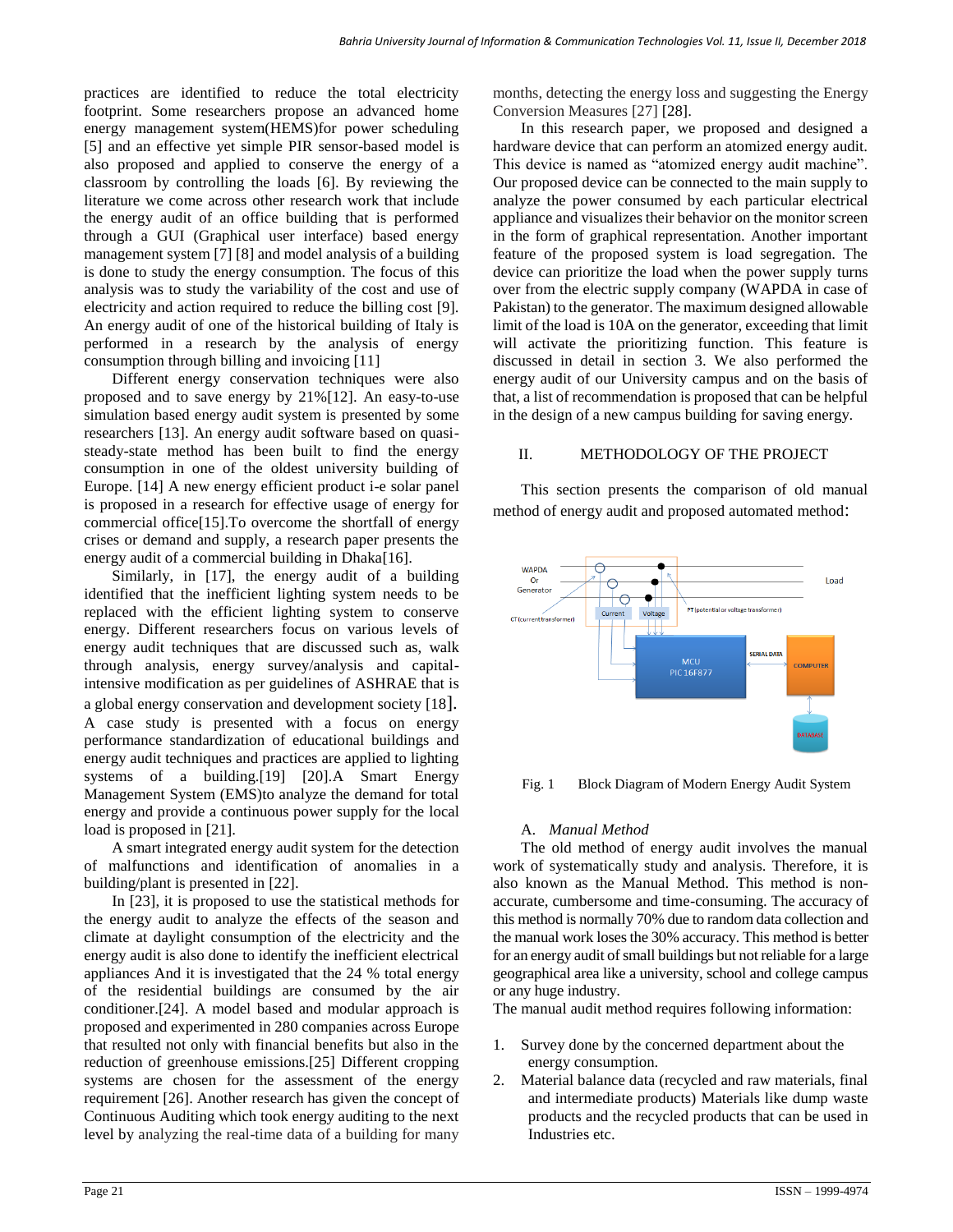- 3. Process flow and material flow diagrams
- 4. Generation and distribution of site services (e.g. compressed air, steam).
- 5. Energy supply sources (e.g. electricity generation from the grid or self-generation)
- 6. Usage of cogeneration systems and fuel substitution and process modifications (combined heat and power generation).
- 7. Once the manual process is completed results are conclusions are discussed.

### B. *Automated Method*

In this research work, an automated energy audit system is proposed, and a hardware device is designed that can automatically perform the energy audit. This device can be connected to the main supply to analyze/monitor the power consumed by each particular electrical appliance and to show their behavior on the monitor screen in the form of graphical representation. This graphical monitoring shows us live load variation in form of readings and graph. These variations are also stored in the database from where a report can be generated at the end of the month. The proposed system can also segregate the load. Block diagram of the proposed modern energy audit system is shown in Figure 1.

The proposed system is tested in the main campus of "University of Central Punjab, Lahore, Pakistan". This university has two sources of power supply, one is from the national electric supply company that is WAPDA in Pakistan and the second source is Generator.

With the increasing prices of fuel, it's very difficult to run the heavy load on generators, because the generated unit is very costly. A generator usually produces three units by consuming one-liter fuel. It means that the generated power's unit cost is 30 Rupees/Unit. This cost per unit is two times the unit cost of the national electric supply company.

So, the proposed device controls the load automatically when the main power supply is not available, and the load is on the generators supply.

Following priorities are defined in the proposed device:

TABLE 1 PRIORITY LIST OF DIFFERENT LOADS

| Priority Number 1 | Computer and projector |
|-------------------|------------------------|
| Priority Number 2 | Lights                 |
| Priority Number 3 | Fan                    |
| Priority Number 4 | Air Conditioner        |

This table elaborates the priority list explaining which load will remain active even if the main supply is off. If the load increases from 10A, the air conditioners will be off followed by fans and light respectively. But computer and projectors will always remain ON even on generator source. This segregation and prioritization of load adds innovation to the proposed system. When the load is on to the main supply, then the whole load would be in running condition. If the load is on generator, then it will not be allowed to drive load more than 10A.

# III. SURVEY WORK AND ANALYSIS

First of all, the required data is collected manually, and a database of the collected data is created that can be analyzed on the software. Following are the steps of the survey work

- Visual inspection and data collection
- Observations of the general condition of the facility, equipment and quantification
- Identification /verification of energy consumption and other parameters by measurements
- Detailed calculations, analysis and assumptions
- Validation
- Potential energy saving opportunities
- **Implementation**

To collect this data, a team of three persons is formed. The team started survey from basements and then move up to fourth floor. In this survey, team noticed and calculated the whole load (Lighting Load, Fan Load, Air Conditioner Load, Computer Lab Load) of university.

Data of every floor of the university is collected and managed according to power consumption. The details of the collected data are as under:

*A. Survey of Basements: Basement No 01:*

TABLE 2 POWER CONSUMPTION OF TUBES & ENERGY SAVERS OF BASEMENT 01

| <b>Tubes Power Consumption</b>                 | 12.3KW |
|------------------------------------------------|--------|
| Power   90W<br>Energy<br>Savers<br>Consumption |        |

*Basement No: 02:*

TABLE 3 POWER CONSUMPTION OF BASEMENT 02

| Tubes Power Consumption   12.3KW |  |  |      |
|----------------------------------|--|--|------|
| Energy Savers Power 90W          |  |  |      |
| <b>Consumption</b>               |  |  |      |
| <b>Fans Power Consumption</b>    |  |  | 460W |

*B. Ground Floor Survey: Survey Report:*

*Analysis:*

### TABLE 4 POWER CONSUMPTION ANALYSIS OF DIFFERENT APPLIANCES OF GROUND FLOOR

| Appliances     | 1.5 TON<br>AC | 2 TON<br>AC | Tube<br>Panels | Energy<br>savers | Fans       |
|----------------|---------------|-------------|----------------|------------------|------------|
| <b>Numbers</b> |               | 50          | 303            | 372              | 138        |
| consumption    | 25 KW         | 175<br>ΚW   | 29.3<br>ΚW     | 5.1 KW           | 20.7<br>KW |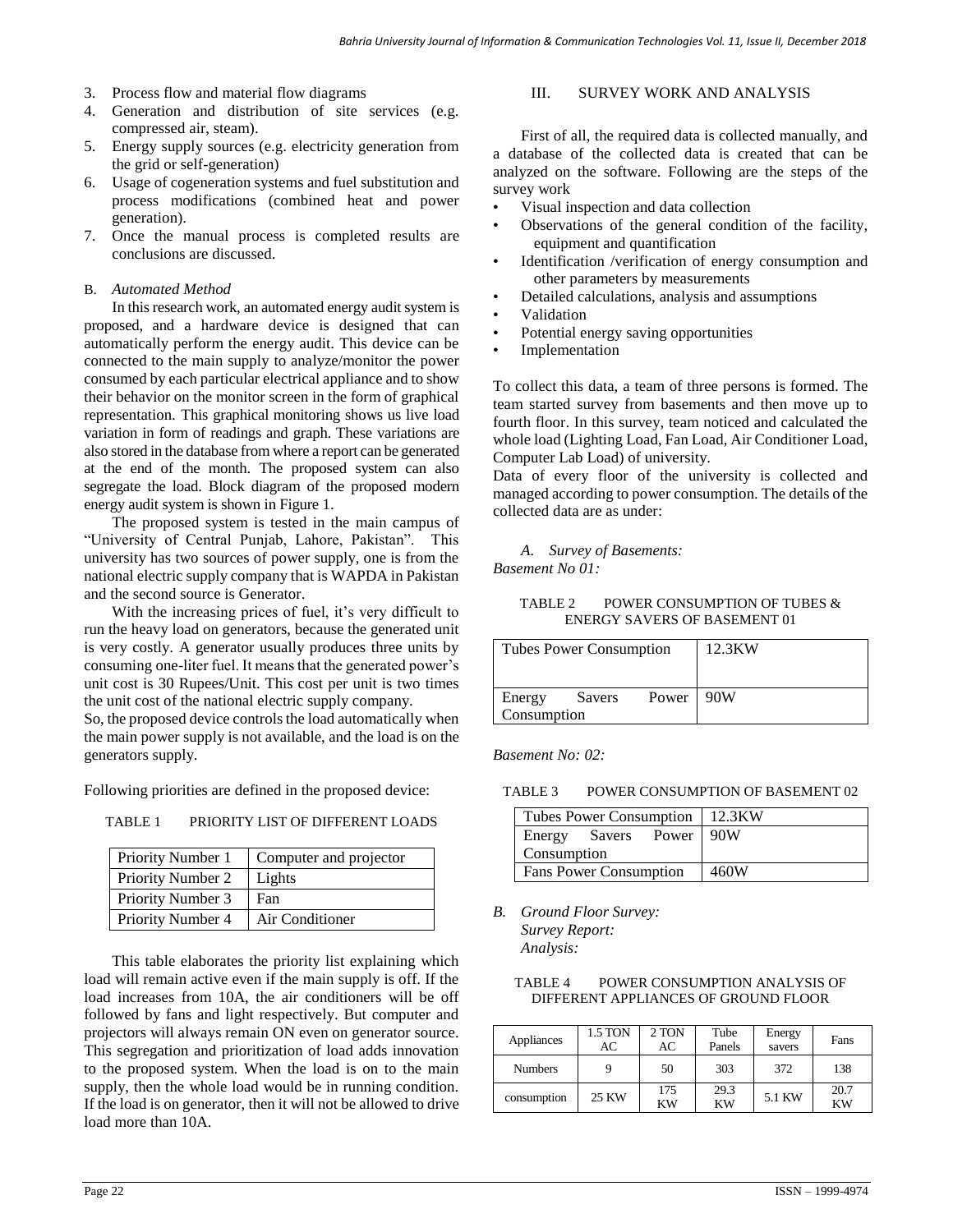# Graphical Representation:









# *C. First Floor Survey Survey Report:*



Fig. 4 Power Consumption of T.P, E.S and Fan of First Floor

*D. Second Floor Survey: Survey Report*

*Analysis:*



Fig. 5 Power Consumption of 2 Ton Ac and 1.5 Ton Ac of First Floor

### TABLE 6 POWER CONSUMPTION ANALYSIS OF DIFFERENT APPLIANCES OF SECOND FLOOR

| Appliances     | 1.5<br><b>TON</b><br>AC | <b>TON</b><br>AC | Tube<br>Panels  | Energy<br>savers | Fans            |
|----------------|-------------------------|------------------|-----------------|------------------|-----------------|
| <b>Numbers</b> | 14                      | 44               | 274             | 487              | 116             |
| consumption    | 33<br><b>KW</b>         | 154<br><b>KW</b> | 27<br><b>KW</b> | <b>5 KW</b>      | 17<br><b>KW</b> |

|  |  | TABLE 7  POWER CONSUMPTION ANALYSIS OF DIFFERENT |  |  |
|--|--|--------------------------------------------------|--|--|
|  |  | APPLIANCES OF THIRD FLOOR                        |  |  |

| Appliances     | 1.5<br><b>TON</b><br>AC | <b>TON</b><br>AC | Tube<br>Panels    | Energy<br>savers | Fans            |
|----------------|-------------------------|------------------|-------------------|------------------|-----------------|
| <b>Numbers</b> | 12                      | 46               | 293               | 543              | 138             |
| consumption    | 33.6<br><b>KW</b>       | 161<br><b>KW</b> | 29.3<br><b>KW</b> | 5.9<br>KW        | 20<br><b>KW</b> |

| <i>NOTE:</i> | AC 1.5 TON 2800 W |     |   |
|--------------|-------------------|-----|---|
|              | AC 2 TON 3500 W   |     |   |
|              | T.PANEL 100 W     |     |   |
|              | E.SAVER 11        |     | W |
|              | FAN               | 150 | W |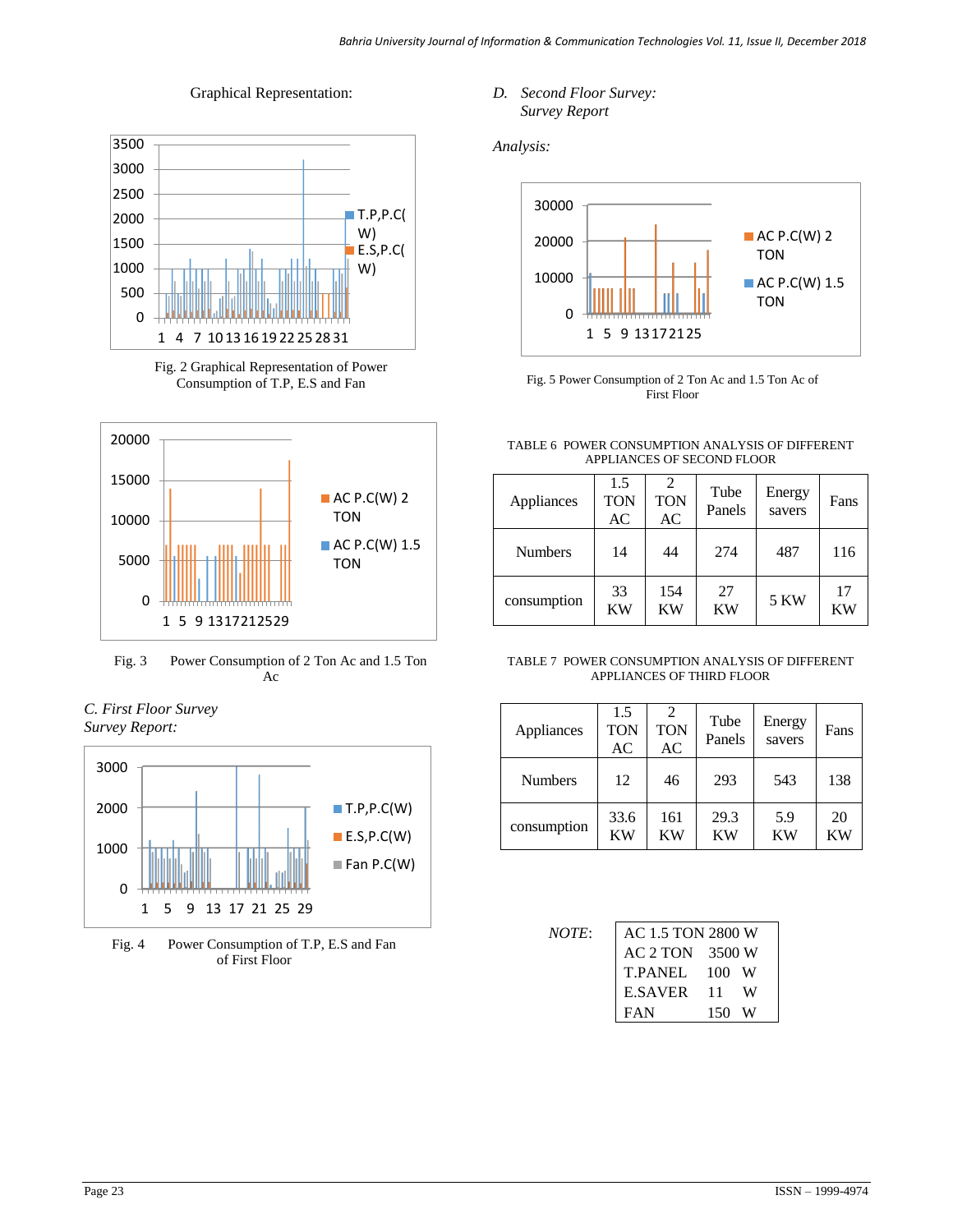Graphical Representation:



Fig. 6 Power Consumption of T.P, E.S and Fan of Second Floor





*D. Third Floor Survey Survey Report*

 *Analysis:*



Graphical Representation:



Fig. 8 Power Consumption Graph of T.P, E.S and Fan of Third Floor





*E. Fourth Floor Survey: Survey Report:*

*NOTE:* 

 *Analysis:*

| AC 1.5 TON 2800 W |           |
|-------------------|-----------|
| AC 2 TON          | 3500 W    |
| <b>T.PANEL</b>    | 100 W     |
| <b>E.SAVER</b>    | - 11<br>W |
| FAN               | 150W      |

### TABLE 8 POWER CONSUMPTION ANALYSIS OF DIFFERENT APPLIANCES OF FOURTH FLOOR

| Appliances     | 1.5<br><b>TON</b><br>AC | <b>TON</b><br>AC | Tube<br>Panels    | Energy<br>savers | Fans      |
|----------------|-------------------------|------------------|-------------------|------------------|-----------|
| <b>Numbers</b> | 4                       | 22               | 159               | 184              | 51        |
| consumption    | 11.2<br><b>KW</b>       | 77<br>KW         | 15.9<br><b>KW</b> | 2 KW             | 7.5<br>KW |

Graphical Representation:



Fig. 10 Power Consumption Graph of T.P, E.S and Fan of Fourth Floor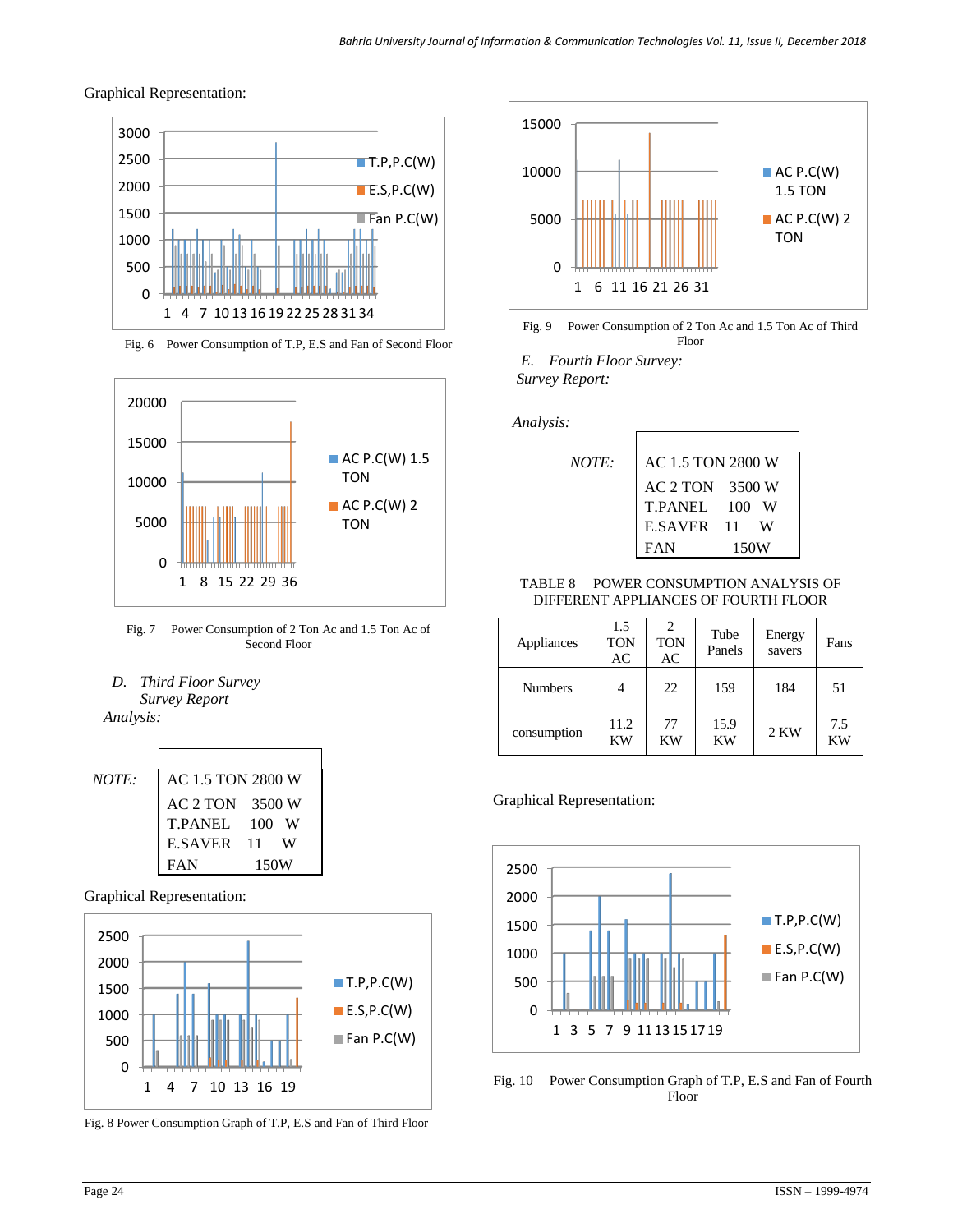

Fig. 11 Power Consumption Graph of 2 Ton Ac and 1.5 Ton Ac of Fourth Floor

# *F. Survey of Auditorium:*

| Appliances     | 5 TON AC | Energy<br>savers | Fans       |
|----------------|----------|------------------|------------|
| <b>Numbers</b> |          | 40               | 34         |
| consumption    | 32 KW    | 0.44 KW          | 5.12<br>ΚW |

# TABLE 9 POWER CONSUMPTION OF AUDITORIUM

# *G. Survey of Cafeteria:*

### TABLE 10 POWER CONSUMPTION OF CAFETERIA

| Appliances  | 5 TON AC | Energy savers |
|-------------|----------|---------------|
| Numbers     |          | 70            |
| consumption | 45 KW    | 0.78w         |

### *H. Survey of University Substation* Generator:

### TABLE 11 UNIVERSITY GENERATOR SPECIFICATIONS

| 635 KVA        |         |
|----------------|---------|
| 500 KVA        |         |
| V OUT          | 400V    |
| <b>SPEED</b>   | 1500rpm |
| <b>EXCITOR</b> | 24v     |
| <b>TEMP</b>    | 110C    |
| P.F            | 0.8     |

### *Transformer:*

#### TABLE 12 UNIVERSITY TRANSFORMER SPECIFICATIONS

| 1250    |             | ۱۱    | <b>CONNECTIONS</b> |
|---------|-------------|-------|--------------------|
| ΚV<br>Ά | <b>PRIM</b> |       |                    |
|         |             | 400 V | ΔR                 |

It is clear from survey, analysis and graphical representation that the total load of university is 1.7 MW. The load of second floor is greater as compared to the other floors. The reason is that second floor has three distribution boxes. Lighting and Fan Distribution Box, Air Conditioner Distribution Box and Computer Lab Distribution Box. Ground, First, Third and Fourth has only two distribution boxes of Lighting and Fan Distribution Box and Air Conditioner Distribution Box.

### IV. FLOW OF PROPOSED SYSTEM



Fig. 12 Proposed System for Energy Management System



Fig. 13 Process Flow Diagram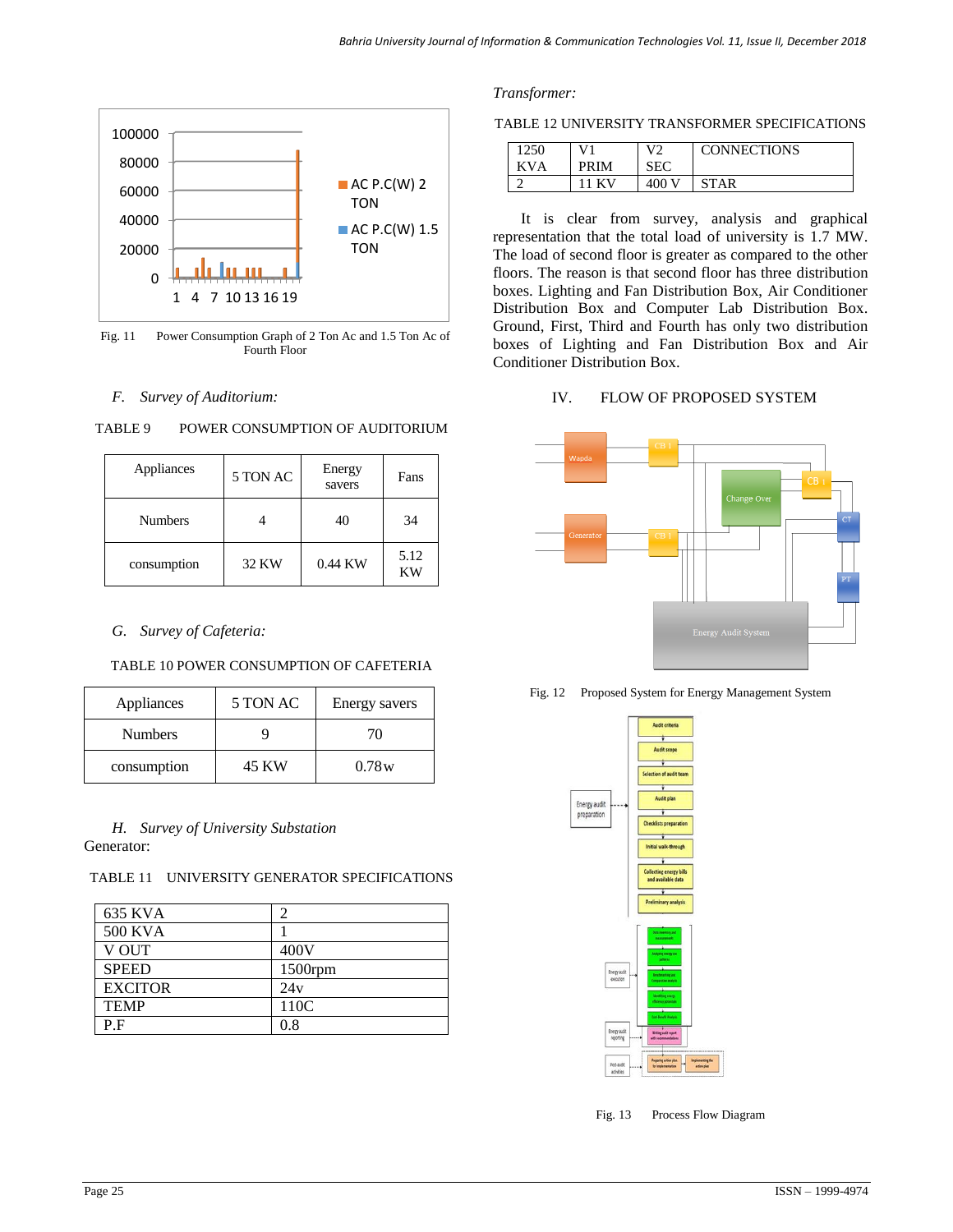Figure 12 shows the schematic and hardware blocks of the proposed system. The Circuit is supplied with two types of supplies one is the main power supply and other is the generator. There are total six relays connected to the input side and four to the load side. Current and potential transformers are connected to CT and PT that gives an output of 5v which is fed to the controller as shown in Figure 12. In the proposed automated system, the PIC microcontroller **16f877** is used to monitor the parameters and segregate the load. The proposed system is designed to switch ON all the relays when the supply is from the main power station that means that the entire load will be ON. If the supply is a generator source, the proposed system will perform the function of segregation of load. It will prioritize the load, in case if load exceeds 10Aas shown in Table 1. The proposed automated system is designed in such ways that if load increases 10A, relay 1 will be tripped off simultaneously. Then it will check the load again and if found it again more than 10A, R2 and R3 will be tripped off respectively. Only the critical load R4 will always remain ON in every condition. The variation that occurs in the load throughout that time period will be continuously displayed on to the monitor screen connected with the circuit. Figure 14 shows the flow diagram of the energy audit system through which the energy audit is taken out.

### IV. RESULTS AND CALCULATIONS

This section presents the results obtained by proposed automated system for energy audit. Table 13 lists the results of current transformer. It's cleared from the results that 2.64A current is at 1.68V volts.so, for 1V the current is 1.57A. By this ratio, it can be set that for 5V voltage, the value of current would be 7.85A.

TABLE 13 CURRENT TRANSFORMER RESULTS

| WATTAGE | <b>CURRENT</b> | <b>VOLTAGE</b> |
|---------|----------------|----------------|
| 100     | 0.41           | 0.16           |
| 200     | 0.87           | 0.46           |
| 300     | 1.30           | 0.77           |
| 400     | 1.75           | 1.07           |
| 500     | 2.19           | 1.37           |
| 600     | 2.64           | 1.68           |

Table 14 presents the reading of current transformer for 10A where the wire is rape three times. When a wire is raped three turns then the voltage enhances at the stage 400W. So, 1.3V can be achieved at 600W when 2.7A current is flowing. So, the ratio is set for 1V, at this ratio the current is 1.97A and for 5V it reaches up to 9.8A**.**

| <b>WATTAGE</b> | <b>CURRENT</b> | <b>VOLTAGE</b> |
|----------------|----------------|----------------|
| 100            | 0.87           | 0.45           |
| 200            | 1.23           | 0.8            |
| 300            | 17             | 0.97           |
| 400            | 1.9            | 1.08           |
| 500            | 2.4            | 1.24           |
|                |                | $1.3^{\circ}$  |

TABLE 14 CURRENT TRANSFORMER RESULTS

Table 15 lists the reading of potential transformer. A simple potential transformer circuit is used to realized proposed system. The 220V AC voltages are applied to a step-down transformer and 8.5V AC output is achieved. These 5V are then rectified and dropped up to the 5V. Then the capacitor is used to stable output. This output also be kept stable for 250V by varying the 10k variable resistor**.**

TABLE 15 POTENTIAL TRANSFORMER RESULTS

| <b>INPUT</b> | <b>OUTPUT</b> | <b>RECTIFIED</b> | <b>VARIABLE</b> | <b>DIVIDER</b> |
|--------------|---------------|------------------|-----------------|----------------|
| 250V         | 9.5V          | 6.8V             | 4.7k            | 5V             |
| 240V         | 9V            | 6.5V             | 4.3K            | 4.7V           |
| 220V         | 8.5V          | 6.1V             | 4Κ              | 4V             |
| 180V         | 5.4V          | 5.4V             | 3.7K            | 3.7V           |
| 150V         | 4.8V          | 4.8V             | 3.5K            | 3.5V           |
| 125V         | 3.9V          | 3.9V             | 3K              | 3V             |
| 100V         | 3.4V          | 3.4V             | 2.5K            | 2.5V           |
| 75V          | 3.5V          | 2.3V             | 2.3K            | 2V             |
| 50V          | 2.4V          | 1V               | 2.15K           | 1.5V           |

The results presented in Table 16 are measured when the load is on the generator supply. Results show that as load increases from 10A, relays start to trip and maintain critical load. This critical load is less than 10A.

TABLE 16 ENERGY AUDIT SYSTEM RESULTS

| <b>VOLTAGE</b> | <b>CURRENT</b> | <b>WATTAGE</b> | <b>TRIP</b><br><b>STATUS</b> |
|----------------|----------------|----------------|------------------------------|
| 230            | 0.43           | 100            | N <sub>O</sub>               |
| 235            | 0.85           | 200            | N <sub>O</sub>               |
| 235            | 1.27           | 300            | N <sub>O</sub>               |
| 240            | 1.66           | 400            | NO.                          |
| 245            | 2.0            | 500            | NO                           |
| 230            | 2.6            | 600            | NO                           |
| 230            | 3.0            | 700            | NO                           |
| 220            | 4.5            | 1000           | NO                           |
| 220            | 5.45           | 1200           | N <sub>O</sub>               |
| 223            | 6.8            | 1500           | N <sub>O</sub>               |
| 220            | 7.7            | 1700           | NO                           |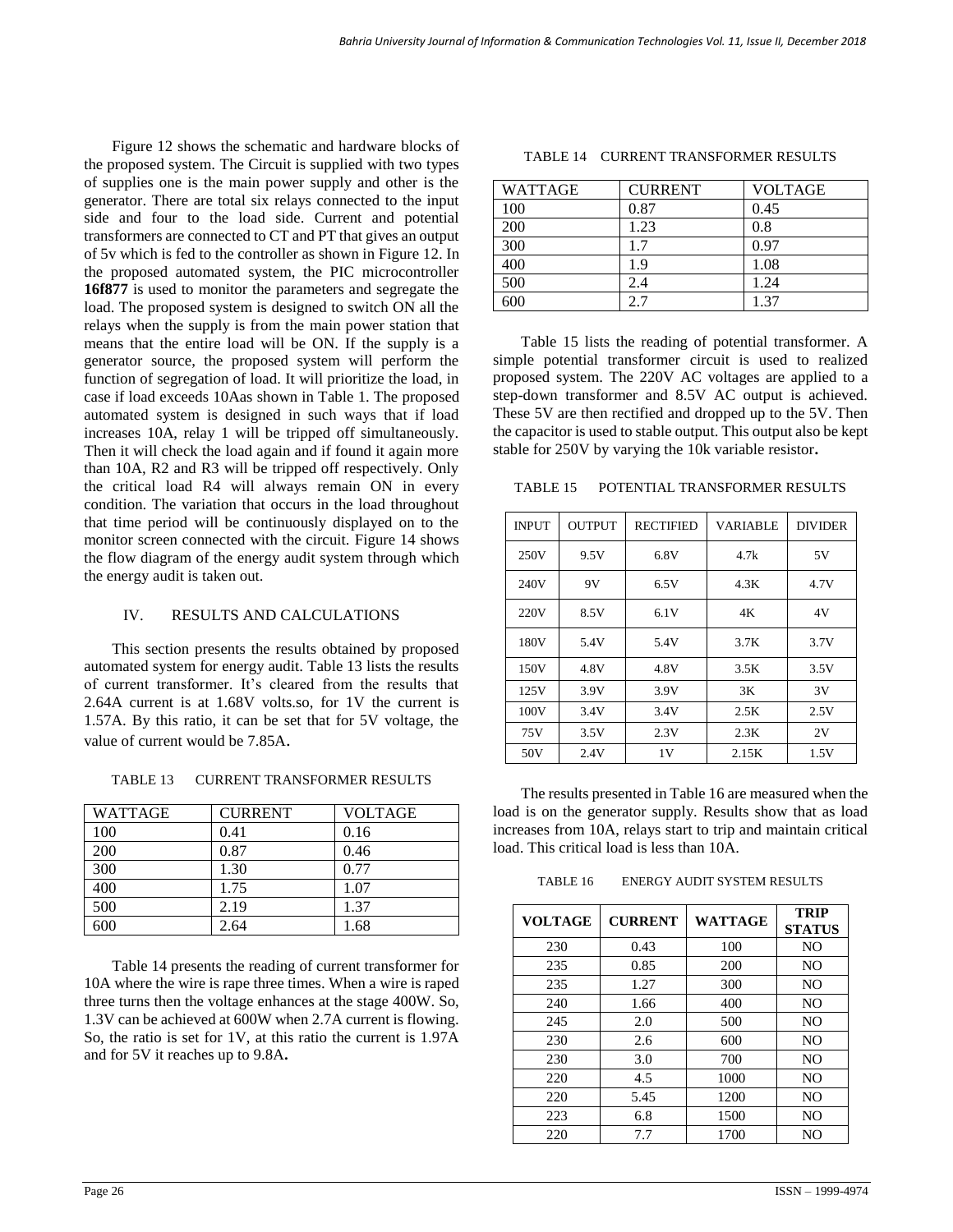| 205 | 8.5   | 1750 | N <sub>O</sub> |
|-----|-------|------|----------------|
| 202 | 8.7   | 1775 | NO             |
| 200 |       | 1800 | NO             |
| 205 | 8.9   | 1825 | NO             |
| 202 | 9.1   | 1850 | NO             |
| 205 | 9.2   | 1900 | NO             |
| 190 | 10.2  | 1950 | <b>YES</b>     |
| 180 | 11.11 | 2000 | YES            |

The proposed system has several benefits as well as applications. These applications are on the industrial or domestic level.

- Basically, proposed hardware can perform load management through which 20 to 30% electricity can be saved by managing the load in safe side especially when the load is on the generator.
- It also provides protection of the generator as well as the substation.
- Economically, this hardware design can reduce the expenditure of fuel, because fuel is major expense in generator supply.
- A monthly or weekly energy audit report can be generated.
- This report will be able to show the load variation or segregation on computer and store in the database**.**

### V. CONCLUSION

It is very serious issue in the university that when there is no class or meeting held in the rooms, even then some load of the room is in running condition. Sometimes the person is not available to switch off the load. Due to this the load is ON unnecessary. This situation is also a cause of the electricity waste. To overcome this problem, an automatic energy audit device is proposed solution that is based on electrical circuits. These circuits cover the load management of a single room as well as the multiple rooms. The proposed system manages the load according to the nature of available power source and reduces the fuel consumption of an alternative source "Generator" significantly.

#### **REFERENCES**

- [1] W. Khalid, I. A. Shah, Q. U. A. Mehfooz, N.Irshad, and W. Mahmood, "Reduction in building energy requirements by modern energy conservation techniques," 2015 Power Gener. Syst. Renew. Energy Technol. PGSRET 2015, pp. 1–5, 2015.
- [2] S. Kharat, "Energy Conservation through EnergyAudit,"pp.481-485,2017.
- [3] S. K. Rajput and O. Singh, "Energy audit in textile industry: A study with ring frame motor," ICCCCM 2016 - 2nd IEEE Int. Conf. Control Comput. Commun. Mater., no. Iccccm, pp. 2–5, 2017.
- [4] A. Kamilaris, D. T. H. Ngan, A. Pantazaras, B. Kalluri, S. Kondepudi, and T. K. Wai, "Good practices in the use of ICT equipment for electricity savings at a university campus," 2014 Int. Green Comput. Conf. IGCC 2014, 2015
- [5] Y. H. Lin and M. S. Tsai, "An Advanced Home Energy Management System Facilitated by Nonintrusive Load Monitoring with Automated Multiobjective Power

Scheduling," IEEE Trans. Smart Grid, vol. 6, no. 4, pp. 1839– 1851, 2015.

- [6] L. N. Ramya, "A Case Study on Effective Consumption of Energy using Sensor Based Switching System," pp. 3–6, 2015.
- [7] R. Tilwani, "Energy savings potentials in buildings through energy audit A case study in an Indian building," pp. 289–293, 2015.
- [8] F. Uno and N. Y. Dahlan, "Developmentof Energy Management System GUI for Office Building," 3rd IET Int. Conf. Clean Energy Technol. 2014, p. 62 (6 .)-62 (6.), 2014.
- [9] J. Martínez, F. Ireta, M. A. Hernández, J. M. Lozano, and H. Gutiérrez, "A modified analysis of electrical energy consumption in University buildings," IEEE Lat. Am. Trans., vol. 15, no. 3, pp. 408–414, 2017.
- [10] M. Dongellini, C. Marinosci, and G. L. Morini, "Energy audit of an industrial site: A case study," Energy Procedia, vol. 45, pp. 424–433, 2014
- [11] G. Salvadori, F. Fantozzi, M. Rocca, and F. Leccese, "The energy audit activity focused on the lighting systems in historical buildings," Energies, vol. 9, no. 12, 2016
- [12] G. Rospi, N. Cardinale, and E. Negro, "Energy performance" and economic feasibility study of historical building in the city of Matera, Southern Italy," Energies, vol. 10, no. 12, 2017.
- [13] K. H. Kim and J. S. Haberl, "Development of a home energy audit methodology for determining energy and cost efficient measures using an easy-to-use simulation: Test results from single-family houses in Texas, USA," Build. Simul., vol. 9, no. 6, pp. 617–628, 2016.
- [14] A. Magrini, L. Gobbi, and F. R. D'Ambrosio, "Energy Audit of Public Buildings: The Energy Consumption of a University with Modern and Historical Buildings. Some Results," Energy Procedia, vol. 101, no. September, pp. 169–175, 2016.
- [15] V. P. Raji, U. Srivastava, S. K. Singh, S. K. Gupta, L. Ramesh, and K. K. Jain, "A pilot study on electrical power audit in an institutional office," Int. Conf. Electr. Electron. Optim. Tech. ICEEOT 2016, pp. 2720–2724, 2016.
- [16] R. Rayhana, M. A. U. Khan, T. Hassan, R. Datta, and A. H. Chowdhury, "Electric and lighting energy audit: A case study of selective commercial buildings in Dhaka," 2015 IEEE Int. WIE Conf. Electr. Comput. Eng. WIECON-ECE 2015, pp. 301–304, 2016.
- [17] [P.S. Magdum,](https://ieeexplore.ieee.org/author/37086399273) [S.R. Lokhande,](https://ieeexplore.ieee.org/author/37086399238) [P.M. Maskar](https://ieeexplore.ieee.org/author/37086398335) and I.D. Pharne " A Case Study: Energy Audit at Commercial and Educational Building ", [2017 IEEE International Conference on Power,](https://ieeexplore.ieee.org/xpl/mostRecentIssue.jsp?punumber=8385064)  [Control, Signals and Instrumentation Engineering\(ICPCSI\)](https://ieeexplore.ieee.org/xpl/mostRecentIssue.jsp?punumber=8385064)
- [18] A. Mathur and S. A. Muthukumaraswamy, "On the enhancement of building energy conservation using energy auditing," Proc. Int. Conf. Intell. Sustain. Syst. ICISS 2017, no. Iciss, pp. 720–724, 2018.
- [19] H. Bernardo and F. Oliveira, "Estimation of Energy Savings Potential in Higher Education Buildings Supported by Energy Performance Benchmarking: A Case Study," Environments, vol. 5, no. 8, p. 85, 2018
- [20] S. Pokharel, F. Musharavati, and H. A. Gabbar, "Energy Audit in Infrastructures," Energy Conserv. Resid. Commer. Ind. Facil., pp. 305–314, 2018.
- [21] Z. Ural Bayrak and G. Bayrak, "A Smart Energy Management System Design for Residential Power Plants," J. Polytech., pp. 843–849, 2017.
- [22] L. Belussi, L. Danza, F. Salamone, I. Meroni, S. Galli, and S. D. Svaldi, "Integrated smart system for energy audit: Methodology and application," Energy Procedia, vol. 140, pp. 231–239, 2017.
- [23] V. V. Afanas'ev, V. G. Kovalev, V. V. Tarasova, and V. A. Tarasov, "The use of statistical methods to analyze electricenergy consumption by budget institutions," Russ. Electr.